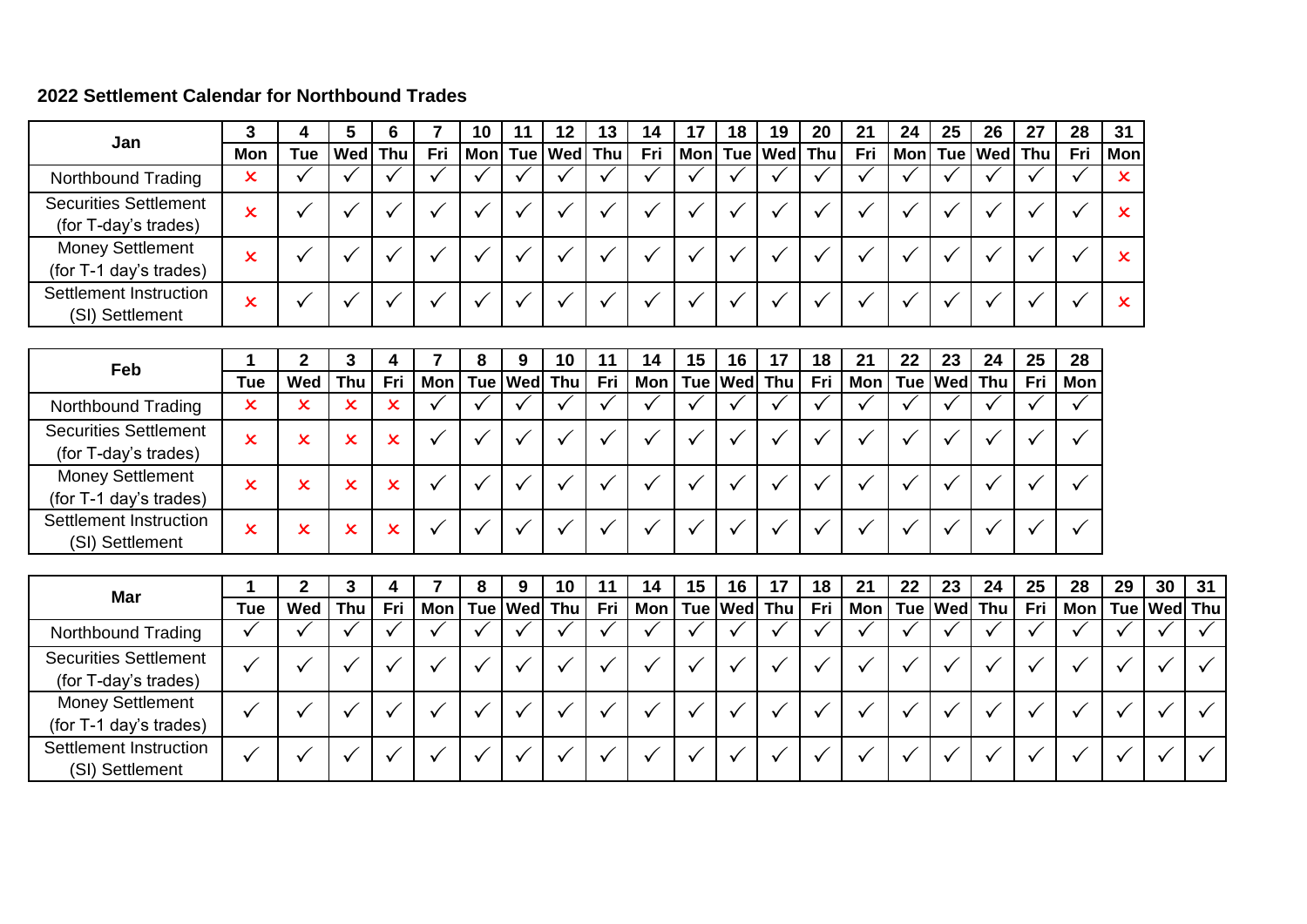|                                                      |     | 4      | 6         |     | 8   |            | 12 | 13        | 14  | 15 | 18       | 19     | 20        | 21  | 22  | 25         | 26 | 27        | 28  | 29  |
|------------------------------------------------------|-----|--------|-----------|-----|-----|------------|----|-----------|-----|----|----------|--------|-----------|-----|-----|------------|----|-----------|-----|-----|
| Apr                                                  | Fri | Mon    | Tue   Wed | Thu | Fri | <b>Mon</b> |    | Tue   Wed | Thu |    | Fri Monl |        | Tue   Wed | Thu | Fri | <b>Mon</b> |    | Tue   Wed | Thu | Fri |
| Northbound Trading                                   |     | X      |           |     |     |            |    |           |     |    | x        | v      |           |     |     |            |    |           |     |     |
| <b>Securities Settlement</b><br>(for T-day's trades) |     | x      |           |     |     |            |    |           |     | x  | X.       |        |           |     |     |            |    |           |     |     |
| <b>Money Settlement</b><br>(for T-1 day's trades)    |     | x      |           |     |     |            |    |           |     |    | x        | $\ast$ |           |     |     |            |    |           |     |     |
| Settlement Instruction<br>(SI) Settlement            |     | v<br>ᄉ |           |     |     |            |    |           |     |    | x        |        |           |     |     |            |    |           |     |     |

|                                                      |        |     |     | э          | 6   | 9 | 10     | 11                  | 12 | 13  | 16                  | 17 | 18 | 19 | 20  | 23 | 24 | 25                   | 26 | 27  | 30 | -31     |
|------------------------------------------------------|--------|-----|-----|------------|-----|---|--------|---------------------|----|-----|---------------------|----|----|----|-----|----|----|----------------------|----|-----|----|---------|
| <b>May</b>                                           | Mon    | Tue | Wed | <b>Thu</b> | Fri |   |        | Mon  Tue   Wed  Thu |    | Fri | Mon  Tue   Wed  Thu |    |    |    | Fri |    |    | Mon  Tue   Wed   Thu |    | Fri |    | Mon Tue |
| Northbound Trading                                   | x      | v   |     |            | x   |   |        |                     |    |     |                     |    |    |    |     |    |    |                      |    |     |    |         |
| <b>Securities Settlement</b><br>(for T-day's trades) | v<br>ᆺ |     |     |            | x   |   |        |                     |    |     |                     |    |    |    |     |    |    |                      |    |     |    |         |
| <b>Money Settlement</b><br>(for T-1 day's trades)    | x      |     |     |            |     |   | $\ast$ |                     |    |     |                     |    |    |    |     |    |    |                      |    |     |    |         |
| Settlement Instruction<br>(SI) Settlement            | x      |     |     |            |     |   |        |                     |    |     |                     |    |    |    |     |    |    |                      |    |     |    |         |

| OCCUTTURE OCCUPITION         | $\boldsymbol{\mathsf{x}}$ | $\mathsf{x}$              |             |            | x          | $\mathsf{\mathsf{x}}$     |        |     |     |            |                |    |     |     |     |                |    |     |     |     |                |             |
|------------------------------|---------------------------|---------------------------|-------------|------------|------------|---------------------------|--------|-----|-----|------------|----------------|----|-----|-----|-----|----------------|----|-----|-----|-----|----------------|-------------|
| (for T-day's trades)         |                           |                           |             |            |            |                           |        |     |     |            |                |    |     |     |     |                |    |     |     |     |                |             |
| <b>Money Settlement</b>      | $\overline{\mathbf{x}}$   | $\boldsymbol{\mathsf{x}}$ | x           |            |            | $\boldsymbol{\mathsf{x}}$ | $\ast$ |     |     |            |                |    |     |     |     |                |    |     |     |     |                |             |
| (for T-1 day's trades)       |                           |                           |             |            |            |                           |        |     |     |            |                |    |     |     |     |                |    |     |     |     |                |             |
| Settlement Instruction       | $\overline{\mathbf{x}}$   | $\mathbf x$               | $\mathbf x$ |            |            | x                         |        |     |     |            |                |    |     |     |     |                |    |     |     |     |                |             |
| (SI) Settlement              |                           |                           |             |            |            |                           |        |     |     |            |                |    |     |     |     |                |    |     |     |     |                |             |
|                              |                           |                           |             |            |            |                           |        |     |     |            |                |    |     |     |     |                |    |     |     |     |                |             |
| Jun                          |                           |                           | 3           | 6          |            | 8                         | 9      | 10  | 13  | 14         | 15             | 16 | 17  | 20  | 21  | 22             | 23 | 24  | 27  | 28  | 29             | 30          |
|                              |                           |                           |             |            |            |                           |        |     |     |            |                |    |     |     |     |                |    |     |     |     |                |             |
|                              | Wed                       | Thu                       | Fri         | <b>Mon</b> | <b>Tue</b> | <b>Wed</b> Thu            |        | Fri | Mon | <b>Tue</b> | <b>Wed</b> Thu |    | Fri | Mon | Tue | <b>Wed</b> Thu |    | Fri | Mon | Tue | <b>Wed</b> Thu |             |
| Northbound Trading           |                           |                           |             |            |            |                           |        |     |     |            |                |    |     |     |     |                |    |     |     |     |                | $\mathbf x$ |
| <b>Securities Settlement</b> |                           |                           |             |            |            |                           |        |     |     |            |                |    |     |     |     |                |    |     |     |     |                |             |
| (for T-day's trades)         | $\checkmark$              |                           |             |            |            |                           |        |     |     |            |                |    |     |     |     |                |    |     |     |     |                | $\mathbf x$ |
| <b>Money Settlement</b>      |                           |                           |             |            |            |                           |        |     |     |            |                |    |     |     |     |                |    |     |     |     |                |             |
| (for T-1 day's trades)       | $\checkmark$              |                           |             |            |            |                           |        |     |     |            |                |    |     |     |     |                |    |     |     |     |                |             |
| Settlement Instruction       | $\checkmark$              |                           |             |            |            |                           |        |     |     |            |                |    |     |     |     |                |    |     |     |     |                |             |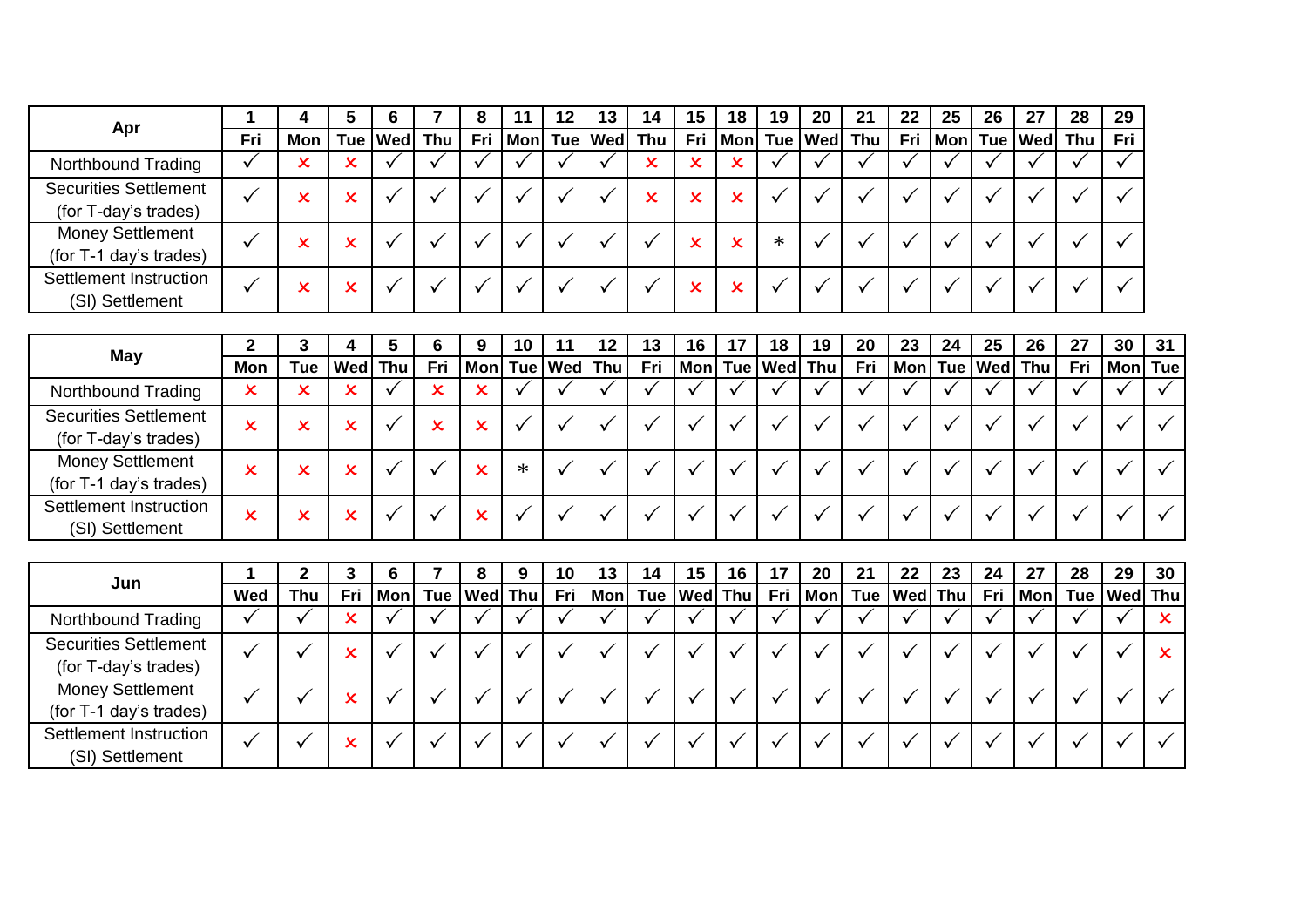| Jul                                                  |        |     | ь       |     | 8 | 11                   | 12 | 13 | 14  | 15 | 18 | 19 | 20 | 21                        | 22  | 25 | 26 | 27 | 28              | 29  |
|------------------------------------------------------|--------|-----|---------|-----|---|----------------------|----|----|-----|----|----|----|----|---------------------------|-----|----|----|----|-----------------|-----|
|                                                      | Fri    | Mon | Tue Wed | Thu |   | Fri   Mon  Tue   Wed |    |    | Thu |    |    |    |    | Fri   Mon  Tue   Wed  Thu | Fri |    |    |    | Mon Tue Wed Thu | Fri |
| Northbound Trading                                   | x      |     |         |     |   |                      |    |    |     |    |    |    |    |                           |     |    |    |    |                 |     |
| <b>Securities Settlement</b><br>(for T-day's trades) | u<br>ᄉ |     |         |     |   |                      |    |    |     |    |    |    |    |                           |     |    |    |    |                 |     |
| <b>Money Settlement</b><br>(for T-1 day's trades)    | x      | ∗   |         |     |   |                      |    |    |     |    |    |    |    |                           |     |    |    |    |                 |     |
| Settlement Instruction<br>(SI) Settlement            | v<br>ᄉ |     |         |     |   |                      |    |    |     |    |    |    |    |                           |     |    |    |    |                 |     |

|                                                      |     |     | J              |     | 8                   | 10 | 12  | 15 | 16 | 17                  | 18 | 19  | 22         | 23 | 24              | 25 | 26  | 29             | 30 | 31 |
|------------------------------------------------------|-----|-----|----------------|-----|---------------------|----|-----|----|----|---------------------|----|-----|------------|----|-----------------|----|-----|----------------|----|----|
| Aug                                                  | Mon | Tue | <b>Wed</b> Thu | Fri | Mon Tue   Wed   Thu |    | Fri |    |    | Mon Tue   Wed   Thu |    | Fri | <b>Mon</b> |    | Tue   Wed   Thu |    | Fri | Mon  Tue   Wed |    |    |
| Northbound Trading                                   |     |     |                |     |                     |    |     |    |    |                     |    |     |            |    |                 |    |     |                |    |    |
| <b>Securities Settlement</b><br>(for T-day's trades) |     |     |                |     |                     |    |     |    |    |                     |    |     |            |    |                 |    |     |                |    |    |
| <b>Money Settlement</b><br>(for T-1 day's trades)    |     |     |                |     |                     |    |     |    |    |                     |    |     |            |    |                 |    |     |                |    |    |
| Settlement Instruction<br>(SI) Settlement            |     |     |                |     |                     |    |     |    |    |                     |    |     |            |    |                 |    |     |                |    |    |

|                              |            |     |     | b |           | 8   | 9   | 12      | 13 | 14  | 15  | 16  | 19      | 20 | 21             | 22 | 23  | 26      | 27 | 28  | 29         | 30         |
|------------------------------|------------|-----|-----|---|-----------|-----|-----|---------|----|-----|-----|-----|---------|----|----------------|----|-----|---------|----|-----|------------|------------|
| Sep                          | <b>Thu</b> | Fri | Mon |   | Tue   Wed | Thu | Fri | Mon Tue |    | Wed | Thu | Fri | Mon Tue |    | <b>Wed</b> Thu |    | Fri | Mon Tue |    | Wed | <b>Thu</b> | <b>Fri</b> |
| Northbound Trading           |            |     |     |   |           |     |     |         |    |     |     |     |         |    |                |    |     |         |    |     |            |            |
| <b>Securities Settlement</b> |            |     |     |   |           |     |     |         |    |     |     |     |         |    |                |    |     |         |    |     |            |            |
| (for T-day's trades)         |            |     |     |   |           |     |     | ⌒       |    |     |     |     |         |    |                |    |     |         |    |     |            |            |
| <b>Money Settlement</b>      |            |     |     |   |           |     |     |         |    |     |     |     |         |    |                |    |     |         |    |     |            |            |
| (for T-1 day's trades)       |            |     |     |   |           |     |     | ⌒       |    |     |     |     |         |    |                |    |     |         |    |     |            |            |
| Settlement Instruction       |            |     |     |   |           |     |     | v       |    |     |     |     |         |    |                |    |     |         |    |     |            |            |
| (SI) Settlement              |            |     |     |   |           |     |     |         |    |     |     |     |         |    |                |    |     |         |    |     |            |            |